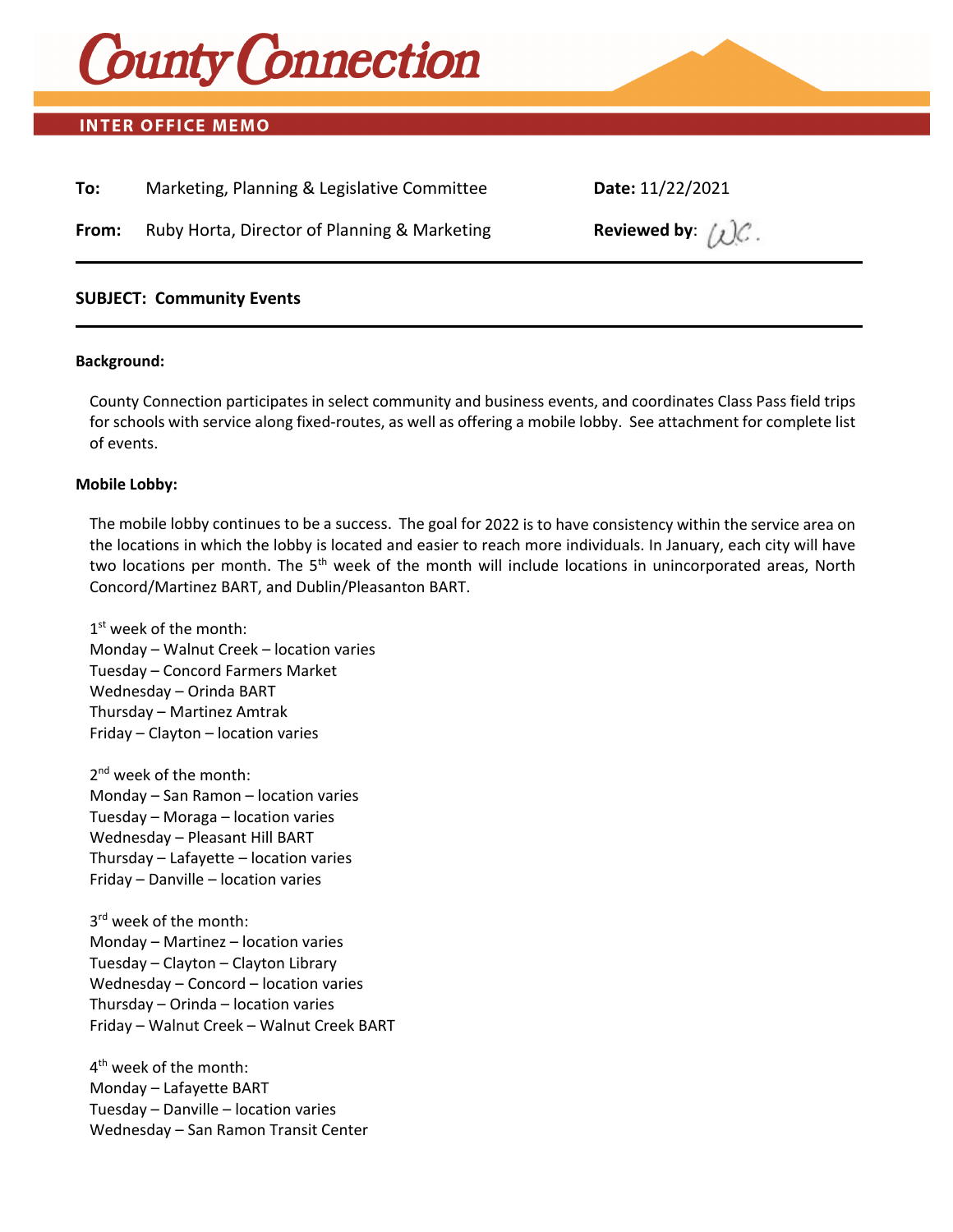Thursday – Moraga – location varies Friday – Pleasant Hill – location varies

5<sup>th</sup> week of the month (location rotates): North Concord/Martinez BART Dublin/Pleasanton BART Alamo Plaza Bus Stop Pacheco Blvd/Center Bus Stop

## **Financial Implications:**

Any costs associated with events are included in the Promotions budget.

# **Recommendation:**

For information only.

## **Attachments:**

Attachment 1: December Calendar